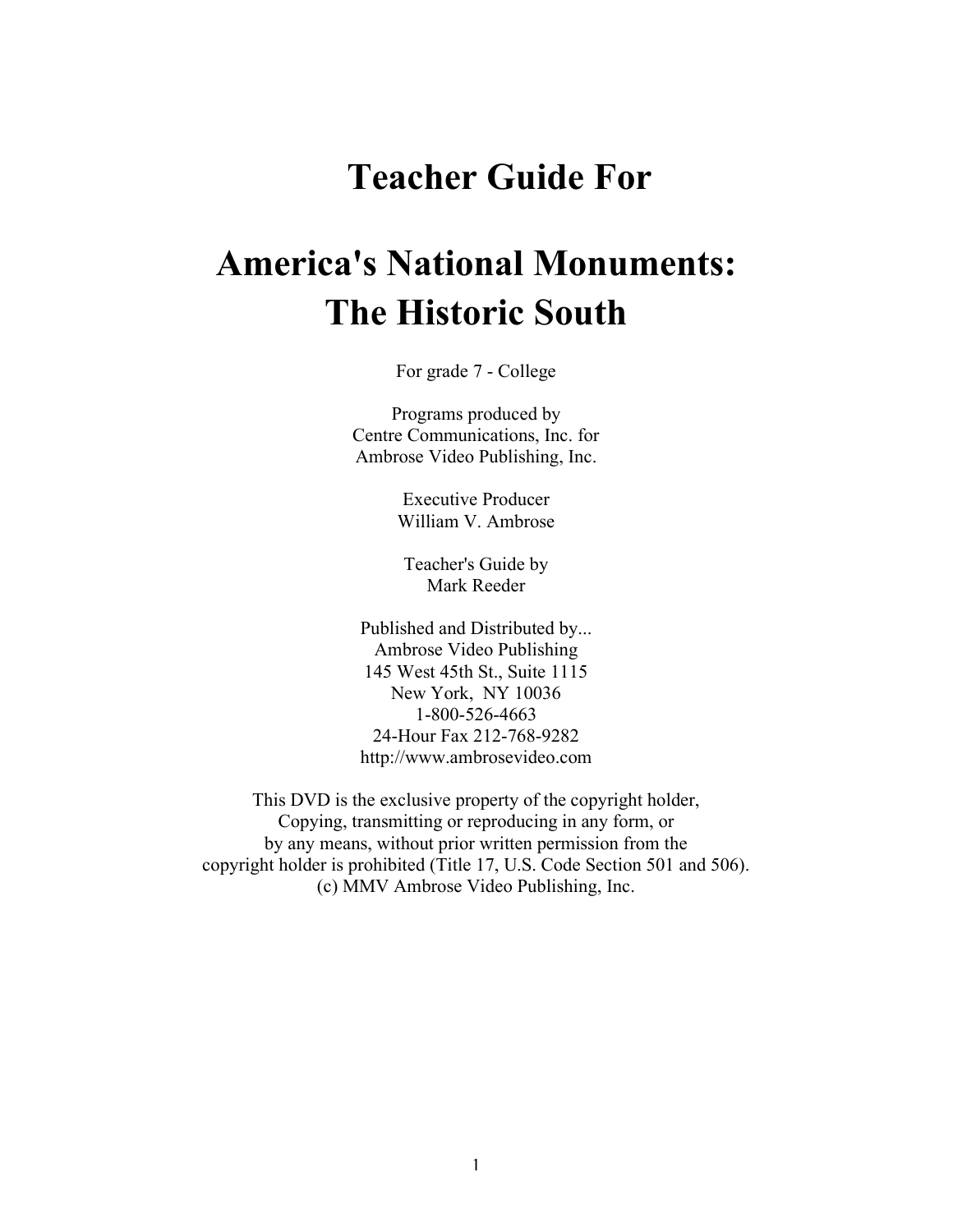## **Table of Contents** Page

|                                                                          | $\overline{2}$ |
|--------------------------------------------------------------------------|----------------|
|                                                                          | $\overline{2}$ |
|                                                                          | $\overline{3}$ |
|                                                                          | $\overline{3}$ |
|                                                                          | $\overline{3}$ |
|                                                                          | 4              |
| Program One: Prehistoric American Indians                                |                |
|                                                                          | 5              |
|                                                                          | 6              |
|                                                                          | 6              |
|                                                                          | 7              |
| Program Two: Southern Spanish Colonies                                   |                |
| Chapter 1: Castillo de San Marcos and Fort Matanzas National Monuments 7 |                |
|                                                                          | 8              |
|                                                                          | 9              |
| Program 3: Slavery and the Plantation System                             |                |
|                                                                          | 9              |
| Chapter 2: George Washington Birthplace National Monument                | 11             |
|                                                                          | 11             |
| Program 4: Civil War and the Confederacy                                 |                |
|                                                                          | 12             |
|                                                                          | 13             |
|                                                                          | 14             |
|                                                                          | 14             |

This DVD is closed-captioned.

The purchase of this program entitles the user to the right to reproduce or duplicate, in whole or in part, this teacher's guide and the Test Question and Timeline handouts that accompany it for the purpose of teaching in conjunction with this program, *America's National Monuments: The Historic South*. This right is restricted only for use with this DVD program. Any reproduction or duplication in whole or in part of this guide and the handouts for any purpose other than for use with this program is prohibited.

#### **CLASSROOM/LIBRARY CLEARANCE NOTICE**

This program is for instructional use. The cost of each program includes public performance rights as long as no admission charge is made. Public performance rights are defined as viewing of a DVD in the course of face-to-face teaching activities in a classroom, library, or similar setting devoted to instruction.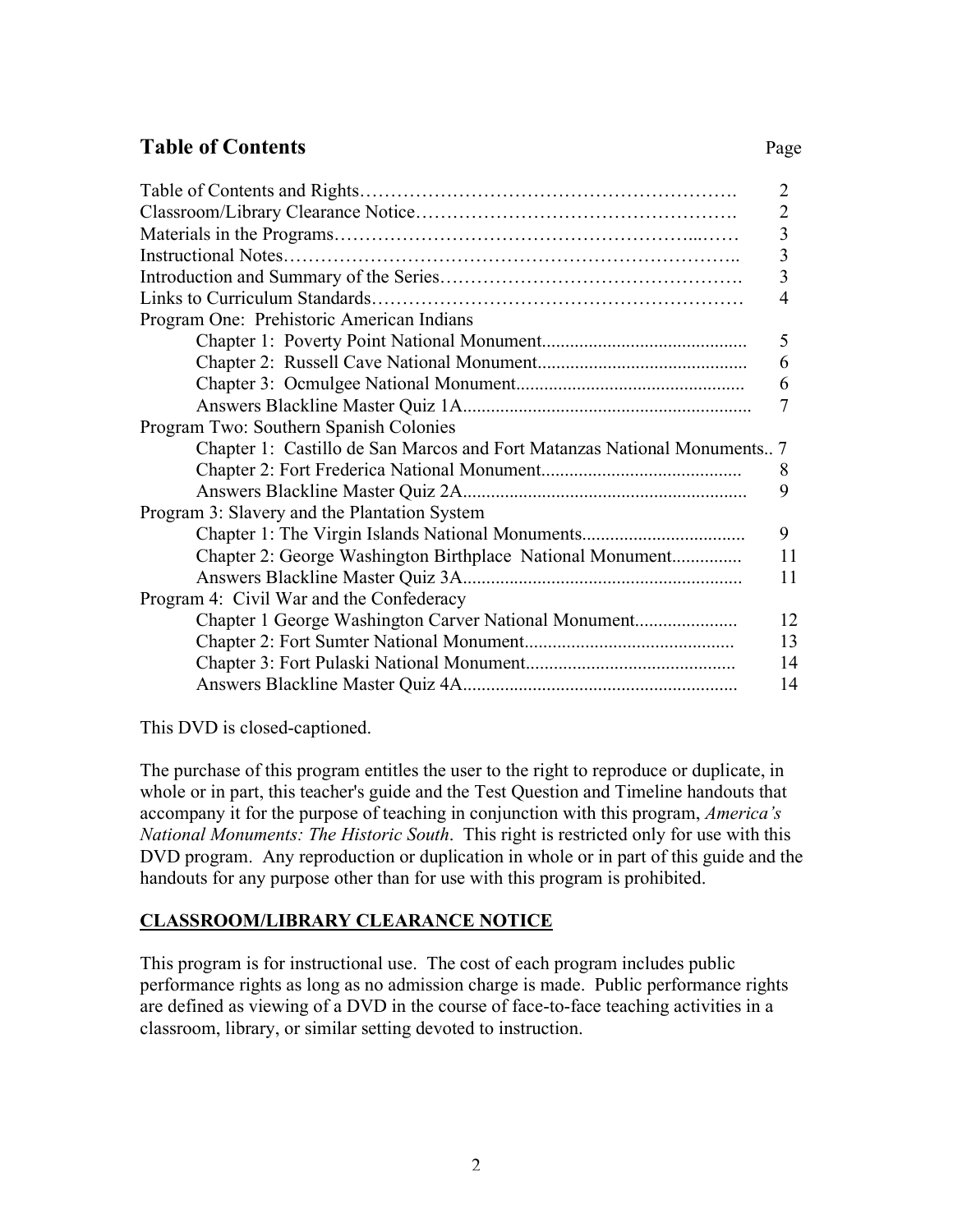Closed Circuit Rights are included as a part of the public performance rights as long as closed-circuit transmission is restricted to a single campus. For multiple locations, call your Ambrose representative.

Television/Cable/Satellite Rights are available. Call your Ambrose representative for details.

Duplication Rights are available if requested in large quantities. Call your Ambrose representative for details.

Quantity Discounts are available for large purchases. Call your Ambrose representative for information and pricing. Discounts, and some special services, are not applicable outside the United States.

Your suggestions and recommendations are welcome. Feel free to call Ambrose Video Publications at 1-800-526-4663 between the hours of 9am and 5pm eastern time.

## **MATERIALS IN THE PROGRAM**

Teacher's Guide -This Teacher's Guide has been prepared to aid the teacher in utilizing materials contained within this program. In addition to this introductory material, the guide contains the following:

- Suggested Instructional Notes
- **Student Learning Goals**
- Test Questions on Blackline Masters A for duplication and handout to students.

## **INSTRUCTIONAL NOTES**

It is suggested that you preview the program and read the related Lesson Plans, Student Goals and Teacher Points. By doing so, you will become familiar with the materials and be better prepared to adapt the program to the needs of your class. You will probably find it best to follow the programs in the order in which they are presented in this Teacher's Guide, but this is not necessary. It is also suggested that the program presentation take place before the entire class and under your direction. As you review the instructional program outlined in the Teacher's Guide, you may find it necessary to make some changes, deletions, or additions to fit the specific needs of your students. After viewing the programs you may wish to copy the Test Questions on **Blackline Master Quizzes 1A, 2A**, etc. and distribute to your class to measure their comprehension of the events.

## **INTRODUCTION AND SUMMARY OF SERIES**

*The Historic South* is a new approach to presenting in an exciting way America's National Monuments found in the Southern United States and Virgin Islands. The series is designed to present the National Monuments of the South in a way that promotes successful student learning. In *The Historic South*, 12 national monuments take students on an incredible journey from America's prehistoric era to the Civil War. The series begins with 3 monuments devoted to early American Indians who first lived in caves and then built great cities along the region's rivers. Three more monuments look at the Spain's influence through forts built along the Atlantic Coats in Florida and Georgia.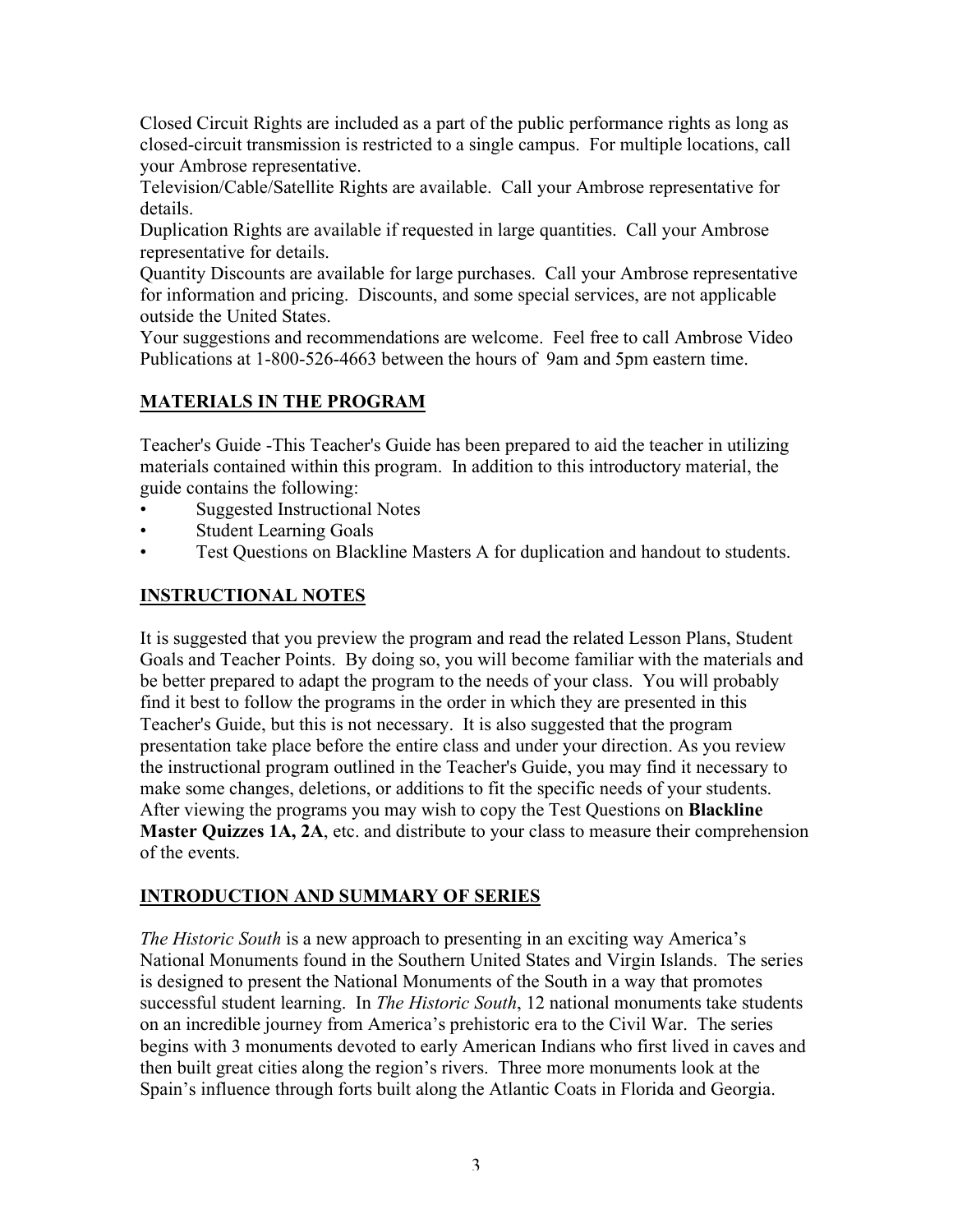The Virgin Islands and George Washington's birthplace describe the plantation system and the cruel system of slavery. And finally, America's bloodiest conflict is memorialized with three monuments dedicated to the Civil War.

. In 1906 the United States Congress passed The Antiquities Act, giving U.S. Presidents the power to designate parts of the U.S. as National Monuments. The purpose of this designation was to preserve for all Americans significant pieces of the country's history, ecology, geology and beauty. Since President Teddy Roosevelt designated Devil's Tower as the first national Monument, Presidents have named 154 National Monuments. *The Historic South* explores twelve of these monuments. It examines the science and nature of the south through the geological forces that shaped the region and the great variety of flora and fauna that have been a part of these upland, river and coastal areas from the time when the North American continent and the Caribbean were first created. *The Historic South* also shows the human drama of the south from the arrival of American Indians 9000 years ago, to the arrival of European settlers, in the  $16<sup>th</sup>$  century, and finally to America's Civil War, a conflict that engulfed this region.

Below is a list of the programs and their chapters. Using these programs, teachers can create a lesson plan to cover the specific issues, themes and the historical figures mentioned.

#### **Program One: Prehistoric American Indians**

- Chapter 1: Poverty Point National Monument
- Chapter 2: Russell Cave National Monument
- Chapter 3: Ocmulgee National Monument

#### **Program Two: Southern Spanish Colonies**

Chapter 1: Fort Matanzas and Castillo de San Marcos National Monuments

Chapter 2. Fort Frederica National Monument

#### **Program 3: Slavery and the Plantation System**

Chapter 1: The Virgin Islands National Monuments

Chapter 2: George Washington Birthplace National Monument

#### **Program 4: Civil War and the Confederacy**

Chapter 1 George Washington Carver National Monument.

Chapter 2: Fort Sumter National Monument

Chapter 3: Fort Pulaski National Monument

#### **LINKS TO CURRICULUM STANDARDS**

The design for this series was guided by the National Center for History in the Schools, United States History curriculum Era 3: Revolution and the New Nation-Standards 1 and 3 for grades 5-12, Era 9 Postwar United States -Standard 4 for grades 5-12, and the California Public School Standards for Historical Content, Grade 8 - Standards 8.1, 8.2 and 8.3 (#4 - #7), Standard 8.8 (#1) and Grade 11, Standards 11.1 (#2, #3), 11.3 (#5), 11.5 - (#3, #4) and 11.10 (#2, #3) and Grade 12, Standards 12.1, 12.4 and 12.5.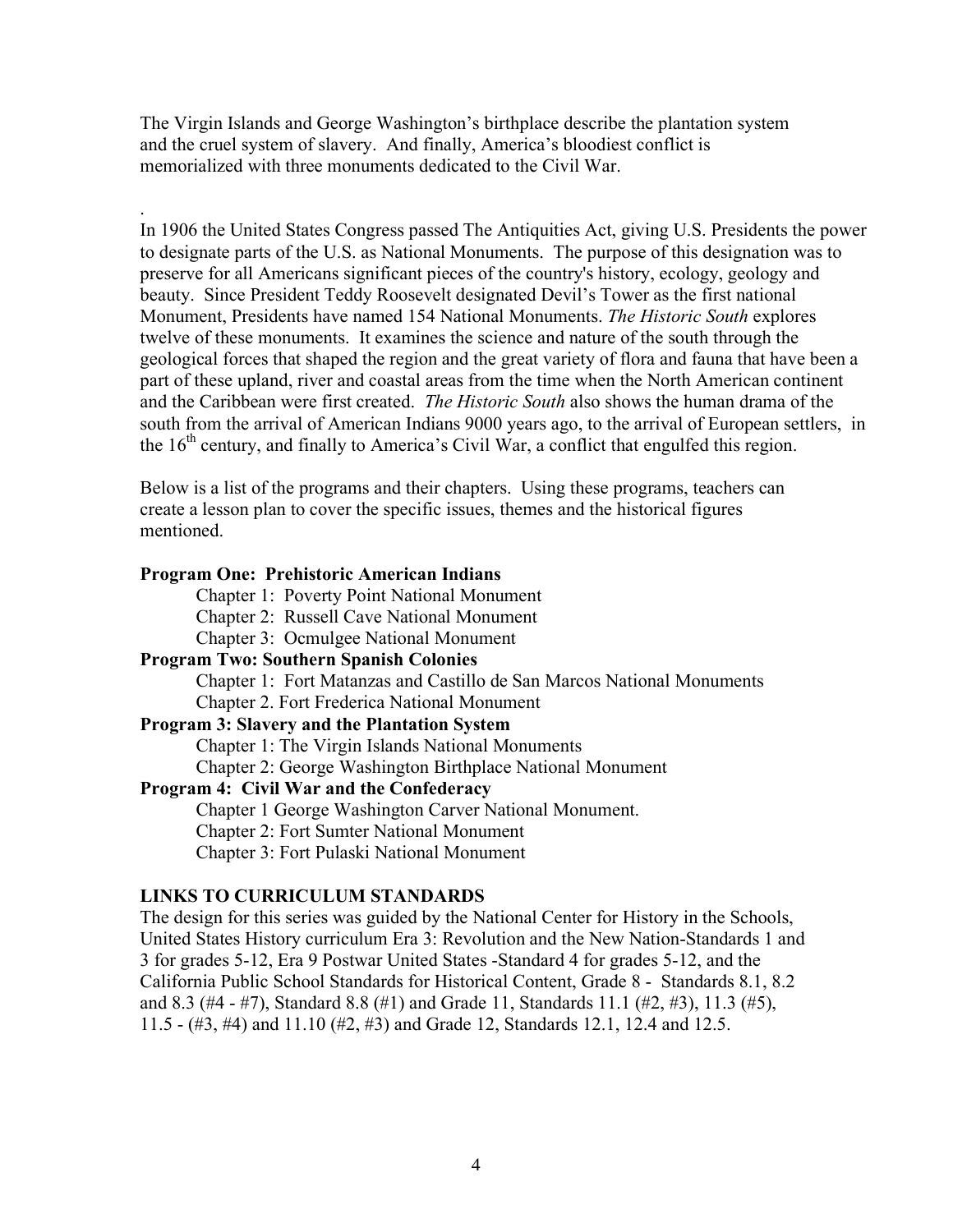#### **SUMMARY OF SERIES PROGRAMS**

## **Program One: Prehistoric American Indians**

## **Chapter 1 - Poverty Point National Monument Student Goals - In this The Historic South chapter the students will learn:**

## **Virtual Tour**

- Poverty Point National Monument was established in 1988 by President Ronald Reagan
- At this site stood the oldest city in North America
	- o It is the only city built by a hunter-gatherer culture
	- o At the city center was a huge bird mound
	- o People lived on large terraces

#### **History and Culture Section**

- Sometime around 5000 years ago, a group of Native American people, living along the lower Mississippi River developed the Poverty Point culture
- These hunter-gatherers hunted upland game, fished the adjacent rivers and lagoons, and gathered roots from plants growing in the nearby swamps
- They built a city, which no hunter gatherers had done before
- The city was built according to a master blueprint
	- o The scale was staggering
	- o The city was formed by six concentric earthen embankments that now stand 6 feet high and are 140 to 200 feet apart
	- o Large terraces supported houses
	- o Surrounding the terraces are 5 earthen mounds including the giant bird mound

It was a trade and cultural center

#### **Science and Nature Section**

- Poverty Point National Monument is situated in a large geological system called a coastal plain
	- o A coastal plain is defined as a low relief region of largely undisturbed sedimentary strata that dips gently in the seaward direction
	- o A unique feature of this coastal plain is the Mississippi River embayment
	- o The Gulf Coast coastal plain, which extends from the Florida Panhandle to Texas, is influenced by the Appalachian and Ozark Mountain ranges
- When the super continent of Pangaea pulled apart 95 million years ago, it created a tectonically active rift valley, where the Mississippi River flows today
	- o It represents a break in the former continuous Appalachian Mountain chain
	- o It is the most important continental drainage system in the United States
	- o All rivers east of the Rockies and west of the Appalachians flow into the Mississippi River

o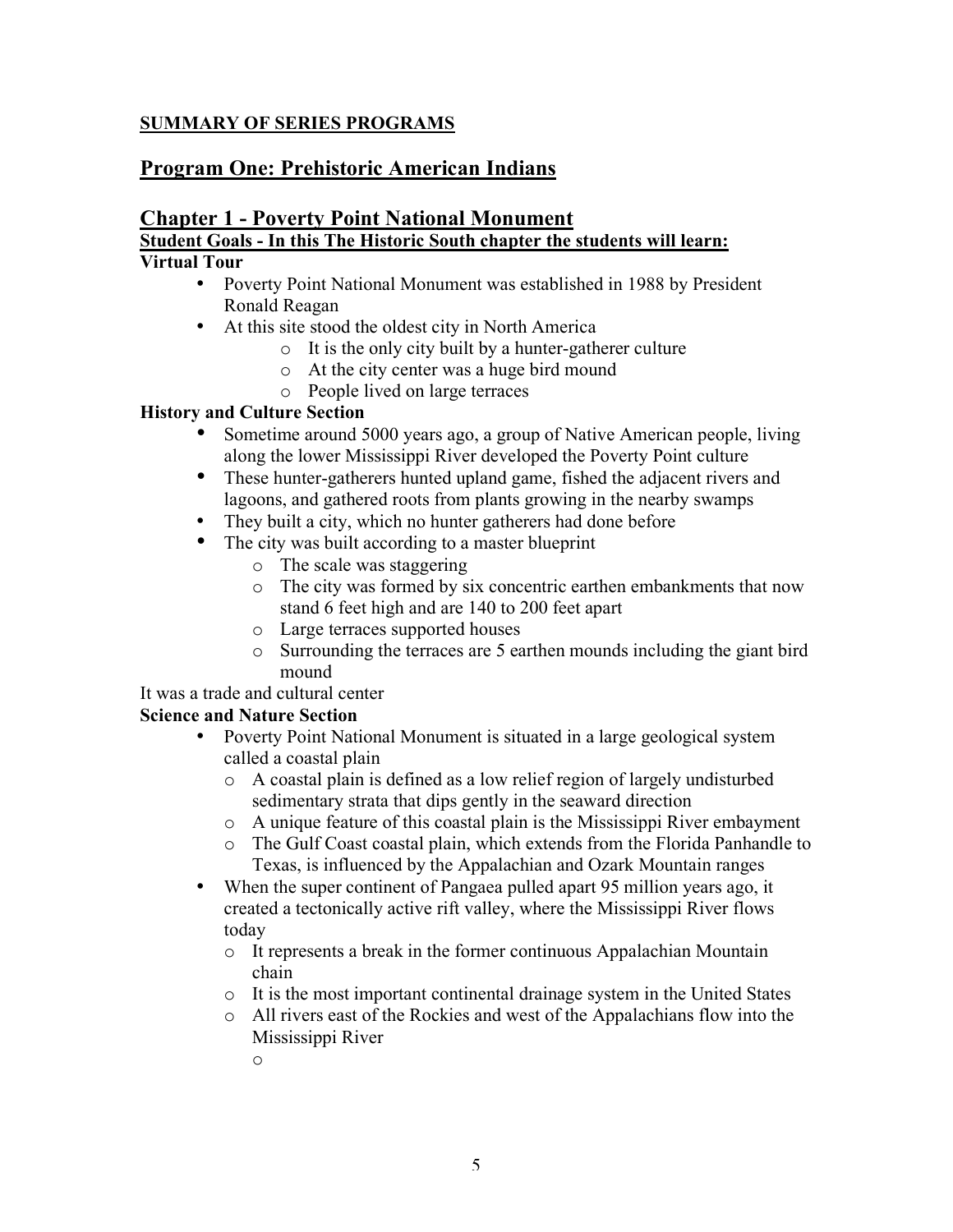## **Chapter 2 - Russell Cave National Monument**

## **Student Goals - In this The Historic South chapter the students will learn:**

## **Virtual Tour**

- Russell Cave National Monument is located in southern Appalachian Mountains of northern Alabama, part of the Cumberland Plateau
- It is home and witness to every prehistoric Native American culture that lived in the region
- It was designated a National Monument by President Kennedy in 1961
- Russell Cave contains the longest record of continuous human habitation in the U.S.

#### **Science and Nature Section**

- Russell Cave is created from cliff-forming rock of the Mississippian Age
- Made of limestone, it was carved out by water
- Around 10,000 years ago, the roof of the cave collapsed, creating a giant sinkhole and revealing the entrance to the cave

#### **History and Culture Section**

- No where else tells us more about the early Native American people, who occupied the historic south for over 12,000 years, better than Russell Cave
	- o It begins with Paleo-Indians and continues with the archaic period up until the woodland period
	- o The cave contains spear points, tools and bone fragments from each of the successive Native American cultures
	- o It also contains some of the earliest fish hooks and weaving
- The archaic hunters were experts at using the atlatl, a device engineered to throw a spear accurately over great distances
- Around 2000 years ago agriculture appeared and a new Woodland Culture of American Indians emerged in the area
	- o Storage pits for food and pottery appeared
- The last prehistoric period here was the Mississippian Culture

## **Chapter 3 - Ocmulgee National Monument**

## **Student Goals - In this The Historic South chapter the students will learn:**

## **Virtual Tour**

- Ocmulgee was designated a National Monument in 1936 by President Franklin Delano Roosevelt
- Nowhere in the South is the fall line the division between the rolling hills of the Piedmont to the north and the coastal plain to the south – better represented than at Ocmulgee National Monument
	- o Northern hardwood forests and southern swamps can be found in one place
- The monument also preserves what was once an ancient city
	- o The Ocmulgee people were part of the Mississippian culture
	- o Ocmulgee was also part of a network of cities, spanning the eastern half of the United States

#### **History and Culture Section**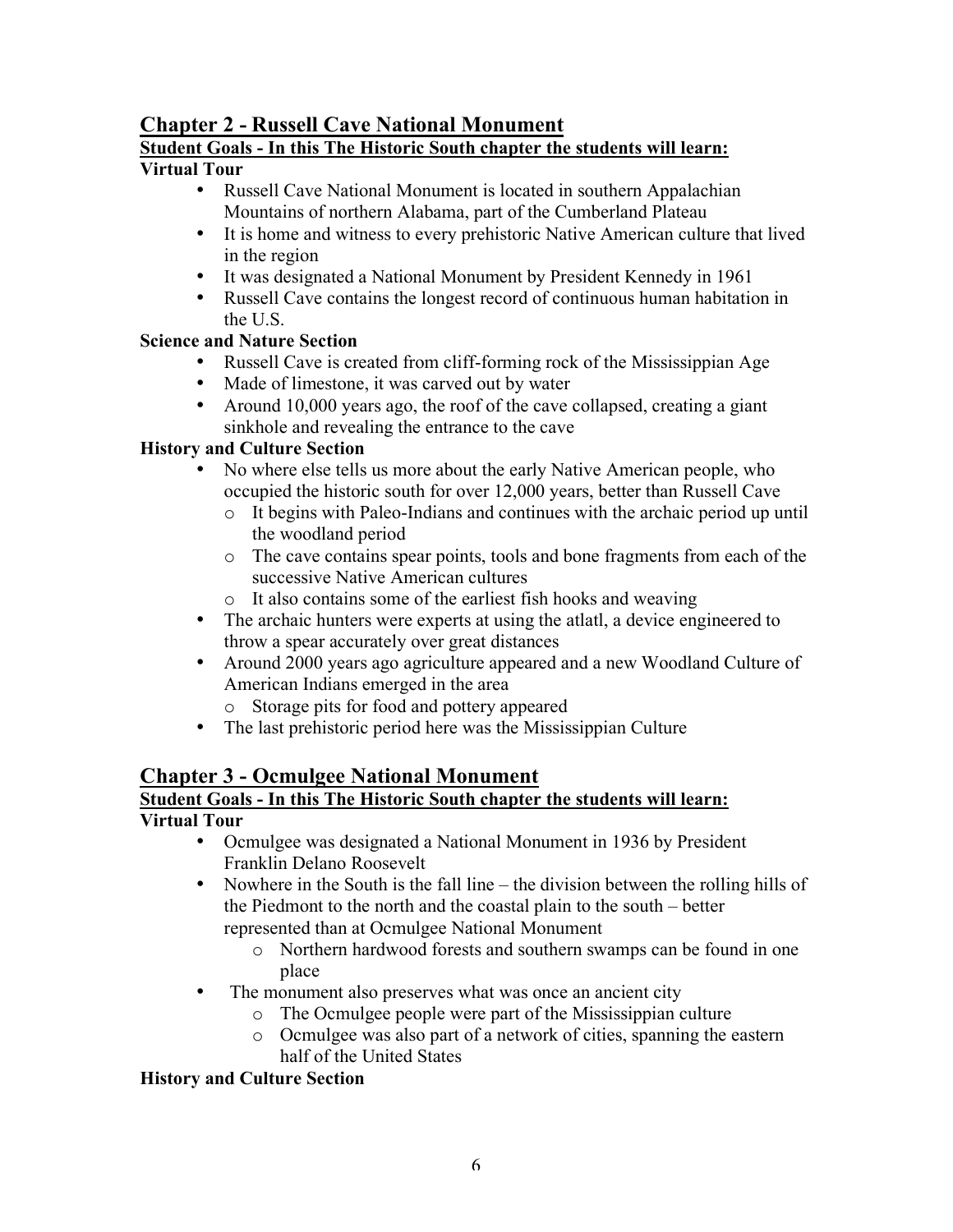- Around 700 A.D. a transformation took place in the eastern half of the United States when the American Indian Mississippian Culture emerged
- The Mississippians used agriculture as a main function of their society
	- o Corn, beans, and squash would change the culture dramatically
	- o A remarkable trade network of cities would be formed
	- o Its capital, Cahokia, was a city of over 20,000 inhabitants near present-day St. Louis
- A typical Mississippian city was walled and was laid out in a rectangle
- Every city had number of large pyramidal, ceremonial and burial mounds
- Around the arrival of the Europeans, all the great civilizations of North America were in decline

#### **Science and Nature Section**

- Two of the geological provinces of America's Old South are represented at Ocmulgee National Monument – the foothills of the Blue Ridge Mountains and the coastal flood plains
- All of the South's topography and climates are influenced by the Appalachian Mountain chain
- The Appalachians formed 300 million years ago from the continental collisions that resulted in the formation of the super continent, Pangaea

## **Answers to Blackline Master 1A Quiz**

**Science and Nature Section** 1-b; 2-d; 3-a; 4-d; 5-b **History and Culture Section** 1-d; 2-a,b, & d; 3-b; 4-c; 5-a

## **Program Two: Southern Spanish Colonies**

## **Chapter 1 - Fort Matanzas and Castillo de San Marcos National Monuments**

#### **Student Goals - In this The Historic South chapter the students will learn: Virtual Tour**

- St. Augustine is the first permanent European in what would become the United States
- Fort Matanzas and Castillo de San Marcos were designated national monuments by President Calvin Coolidge in 1924
- Located on the Matanzas River, Matanzas guarded the south flank of St. Augustine from English attack
	- o It was built from native stone called coquina
	- o Coquina was resistant to cannonballs, hurricanes and weathering
	- o Fort Matanzas was small, 50 x 50 feet
- The Castillo de San Marcos was much larger and designed to withstand cannon attack and to act as a place for the townspeople of St. Augustine to go to for safety during an attack
	- $\circ$  It had sloped walls 17 19 feet thick, built from coquina stone
	- o Corner bastions allowed for cross firing on invaders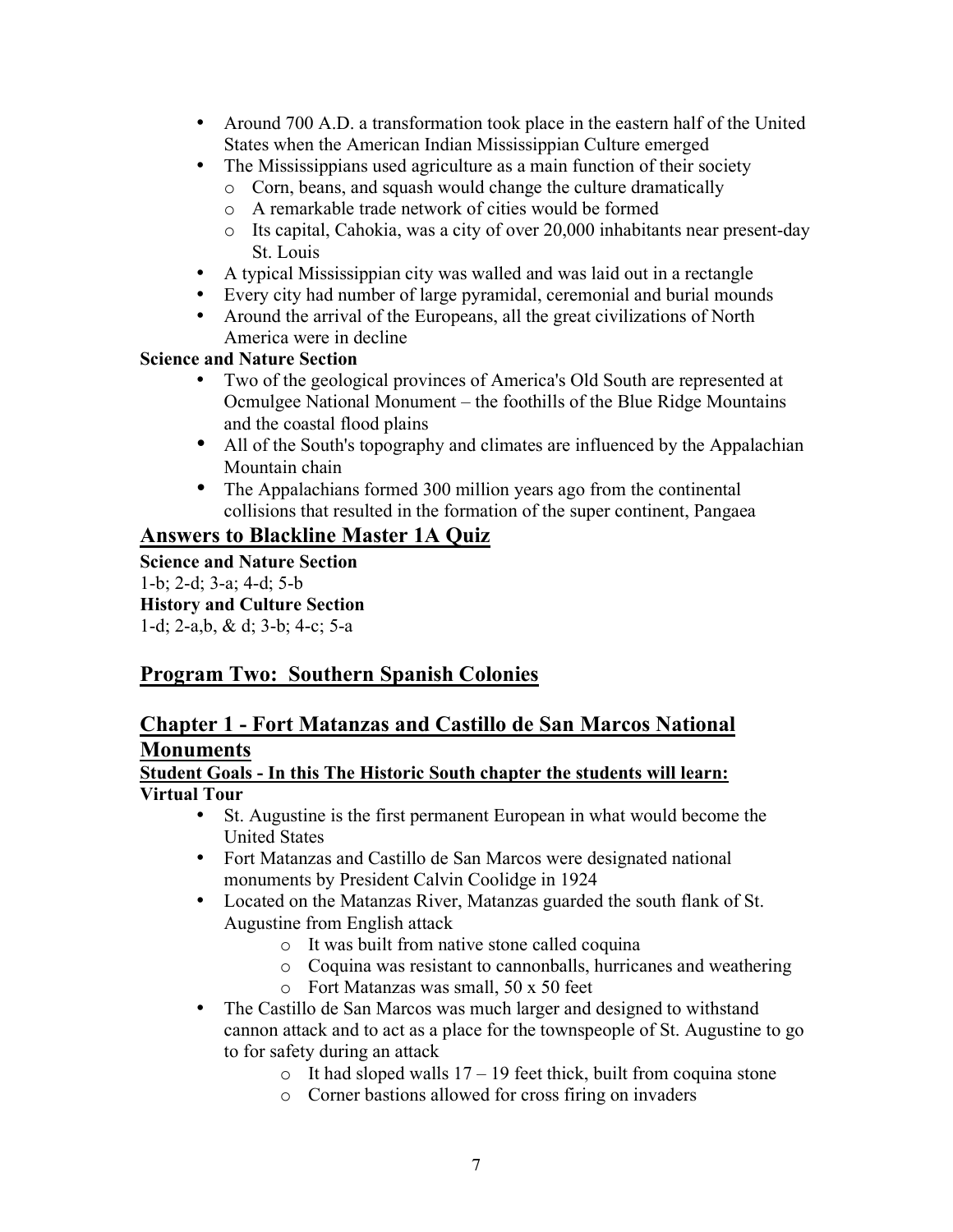- o Cannons and muskets were the key weapons of defense
- o Seven years after its completion in1695, Castillo de San Marcos successfully resisted the British in Queen Anne's War

#### **History and Culture Section**

- Spain has had a long history in Florida Ponce de Leon discovered it and Hernando de Soto started his exploration of America from present day Tampa
- Pedro Menendez colonized Florida in 1565 by establishing St. Augustine
	- o St. Augustine was founded to counter French colonists and to protect the gold trade from Mexico to Spain
	- o Menendez established better relations with natives
	- o The Spanish established over 40 missions
	- o They built the Castillo de San Marcos to protect St. Augustine after an American colony was established in 1670 at present-day Charleston
- St. Augustine was given to the British after the French and Indian War
- Returned to Spain after the American Revolutionary War, St. Augustine eventually was ceded to the U.S. in 1821

#### **Science and Nature Section**

- No two national monuments offer more history and spectacular wildlife in one place than Fort Matanzas and Fort Castillo de San Marco National Monuments
- When the Spanish arrived, they found the most bio-diverse ecosystem in the continental U.S.
- Florida is best known for its grass dominated freshwater marshes, particularly, the Everglades
- The most spectacular ecosystems around St. Augustine are the hardwood or coastal hammocks
	- o These hammocks are dominated by live oaks, mahoganies, red bays, cedars, hollies and an assortment of native and non-native palms
	- o The hammocks are also prime breeding habitat for colorful birds such as wood storks, herons, and egrets
	- o The waters around the monuments are home to Florida's most unusual animals, the manatee

#### **Chapter 2 - Fort Frederica National Monument Student Goals – In this Historic South chapter the students will learn**: **Virtual Tour**

- Frederica was established in 1736, to secure Georgia from invasion by Spain
- It was a town and a fort
- President Franklin Delano Roosevelt designated Frederica a National Monument in 1936
- The layout of the town: a palisaded wall 1 mile in circumference; broad streets and each parcel of land was 60 x 90 feet
- The monument also commemorates the Battle of the Bloody Marsh, where the British, led by Oglethorpe, defeated Spanish invaders from St. Augustine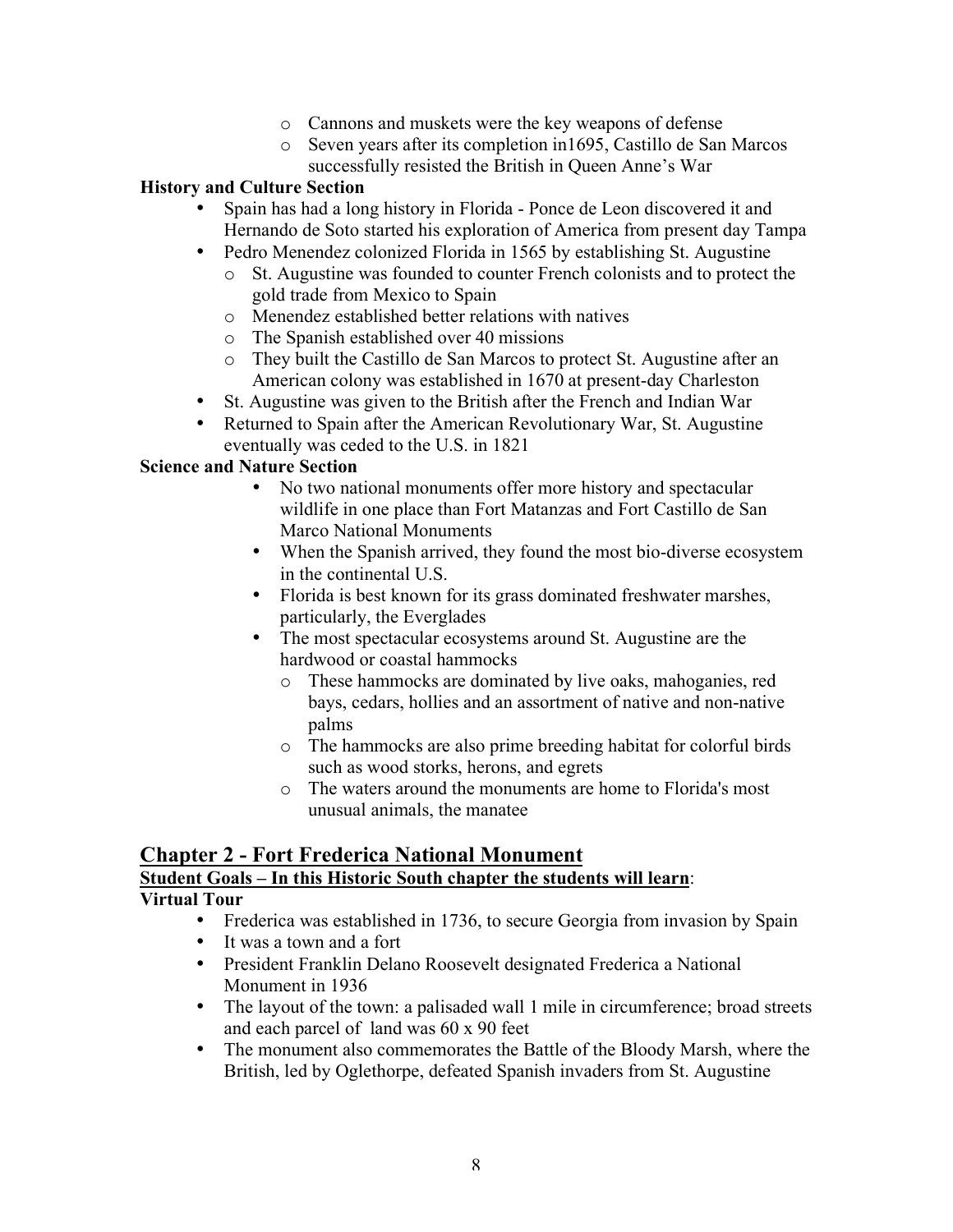#### **History and Culture Section**

- At the beginning of the 18th-century, the British controlled the Atlantic seacoast from Maine to Carolina while the Spanish controlled the coast from St. Augustine to the tip of Florida
- In 1733 over one hundred immigrants, led by James Edward Oglethorpe established the colony of Georgia as a utopian colony
- Fort Frederica was built on St. Simon Island to protect the colony from Spanish and French forces
- On July  $7<sup>th</sup>$  1742, the English colonists faced down a larger Spanish force and secured Frederica and Georgia for England
- Frederica was abandoned 16 years later

## **Science and Nature Section**

- The climate of St. Simons Island is sub tropical<br>• The ecosystem is a coastal hammocks made un
- The ecosystem is a coastal hammocks made up of hardwood trees dominated by live oaks and palms
- Barrier islands are long, narrow, offshore deposits of sand or sediments that parallel the coastline
- The islands are separated from the main land by a shallow bay or salt marsh

## **Answers to Blackline Master 2A Quiz**

**Science and Nature Section** 1-a & c; 2-a; 3-c; 4-a; 5-d **History and Culture Section** 1-c; 2-a; 3-a; 4-b; 5-d

## **Program Three: Slavery and the Plantation System**

## **Chapter 1 - The Virgin Islands National Monuments - Buck Island Coral Reef National Monument and Virgin Islands Coral Reef National Monument**

#### **Student Goals - In this The Historic South chapter the students will learn: Virtual Tour**

- Buck Island Coral Reef National Monument was dedicated by President John F. Kennedy in 1961
- Virgin Islands Coral Reef National Monument was brought into the park system by President William Jefferson Clinton
- Both National Monuments preserve spectacular coral reefs and underwater areas
- Old Fort Christiansvaern is the headquarters for Buck Island Coral Reef National Monument, where the history of the islands' slave trade is shown

#### **Science and Nature Section**

- The Caribbean islands are mostly volcanic in origin
- The two National Monuments are different, being formed from continental uplift and layers of ash fall
- Located near the equator, the U.S. Virgin Islands have a tropical climate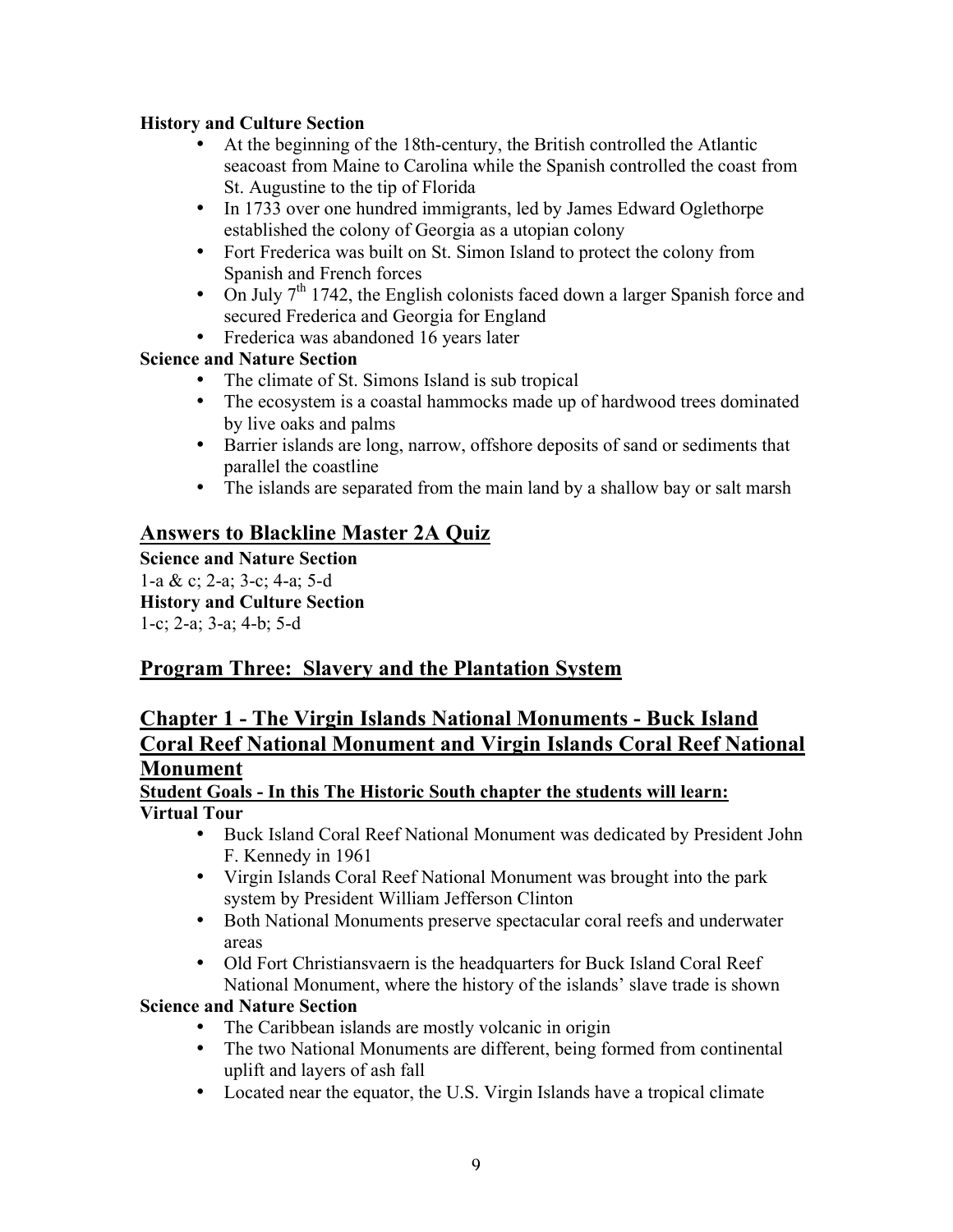- o Hot days, warm and humid nights
- o Constant easterly winds sweep across the islands
- o As a result of these winds, the eastern side of each island is dry, barren desert and scrub
- o The western side is lush, tropical rain forest that is now making a comeback after being cleared during colonization
- Buck Island also protects the nesting habitat of the hawksbill sea turtle
- Both National Monuments are really about coral barrier reef ecosystems
	- o Some would say they are the most bio-diverse ecosystems in the world
	- o There are over forty species of corals that live in the Caribbean
	- o Corals are both plants and animals, using a symbiotic algae that produces photosynthesis in order to live
- In the era of global warming, what happens to coral warns us of impending danger
	- o A few degrees warming of the ocean causes them to expel their symbiotic algae
	- o The result is called coral bleaching
	- o Bleaching is followed by disease and death

#### **History and Culture Section**

- After the arrival of the Spanish in 1493, the native culture disappeared and was replaced by slave culture from Africa to run sugar plantations
- The typical Caribbean Island sugar plantation was 250 to 300 acres in size
	- o In this society the landowners became fantastically rich
	- o The slaves did all the work and suffered all the hardships
- The golden era, or the plantation era, was in the mid 1800's
	- o Slavery was profitable and there was a booming slave trade
	- o The slave trade was brutal, many slaves dying on the trip over
- It was from the Caribbean islands that the United States' slave based Southern plantation society arose
	- o In 1917 that the United States bought the Danish West Indies and renamed them the U.S. Virgin Islands
- Today there are no sugar plantations<br>• The islands have a dominant black cu
- The islands have a dominant black culture with a unique Caribbean flair, side by side with marine sanctuaries preserved by the Virgin Islands' two National **Monuments**

**Chapter 2 - George Washington Birthplace National Monument Student Goals - In this The Historic South chapter the students will learn: Virtual Tour**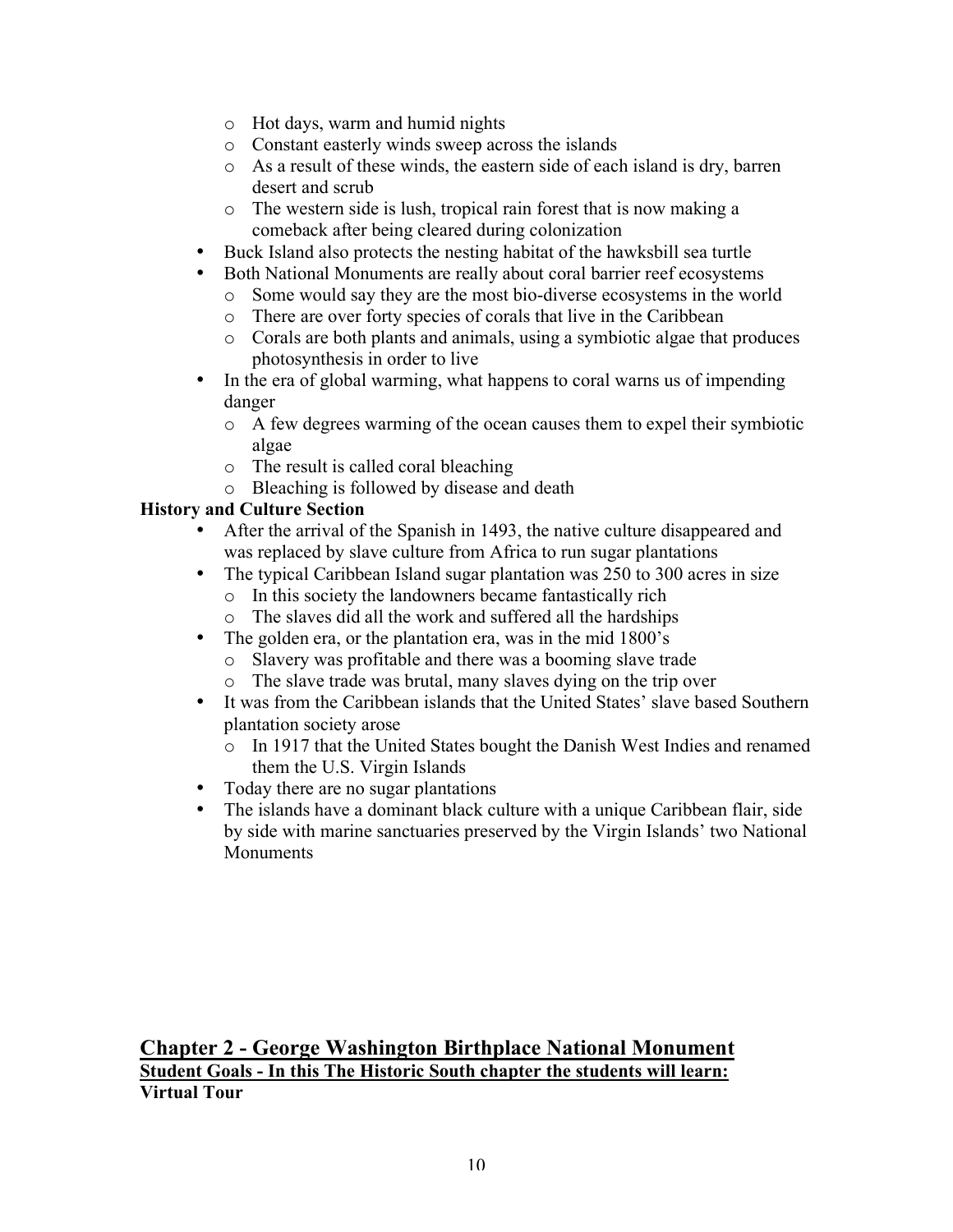- The George Washington Birthplace National Monument was established on January 23<sup>rd</sup> 1930 by President Herbert Hoover
- It preserves the birthplace of George Washington and the Chesapeake Bay tidewater region
- It is here that one begins to understand the man who would become America's Revolutionary War leader and its first President
- It is here that the earliest Virginia plantations were founded

#### **Science and Nature Section**

- The George Washington birthplace National Monument sits in the tidewater area of the Chesapeake Bay
	- o The tidewater is a landform east of the Appalachian fall line
	- o This line separates the rolling hills east of the Appalachian Mountains from the area that was once ancient coastal shores
	- o The greater Chesapeake Bay is an estuary a place where fresh water and oceanic salt-water mix
- The ecosystem that colonists found when they arrived in 1607 was a densely forested area dominated by loblolly pine and oaks
- Now that the tobacco plantations are gone, the area has reverted back to prehistoric ecosystem

## **History and Culture Section**

- The structure for Virginia's tobacco plantation system was imported from the Caribbean islands' sugar plantations
	- o This system saved the fledging Virginia colony and secured the establishment of what would become of the United States of America
	- o It also brought the enslavement of blacks from Africa to the North American colonies
	- o Eventually cotton would replace tobacco as the prime crop
- It would take a civil war and the mechanization of farming to end the plantation system in the South
- As for Washington, he knew slavery was bad for the nation, and he arranged the freeing of his slaves after he died

## **Answers to Blackline Master 3A Quiz**

**Science and Nature Section** 1-b; 2-a; 3-d; 4-b; 5-b; 6-a **History and Culture Section** 1-a; 2-a; 3-c; 4-a; 5-d

## **Program Four: Civil War and the Confederacy**

## **Chapter 1 - George Washington Carver National Monument**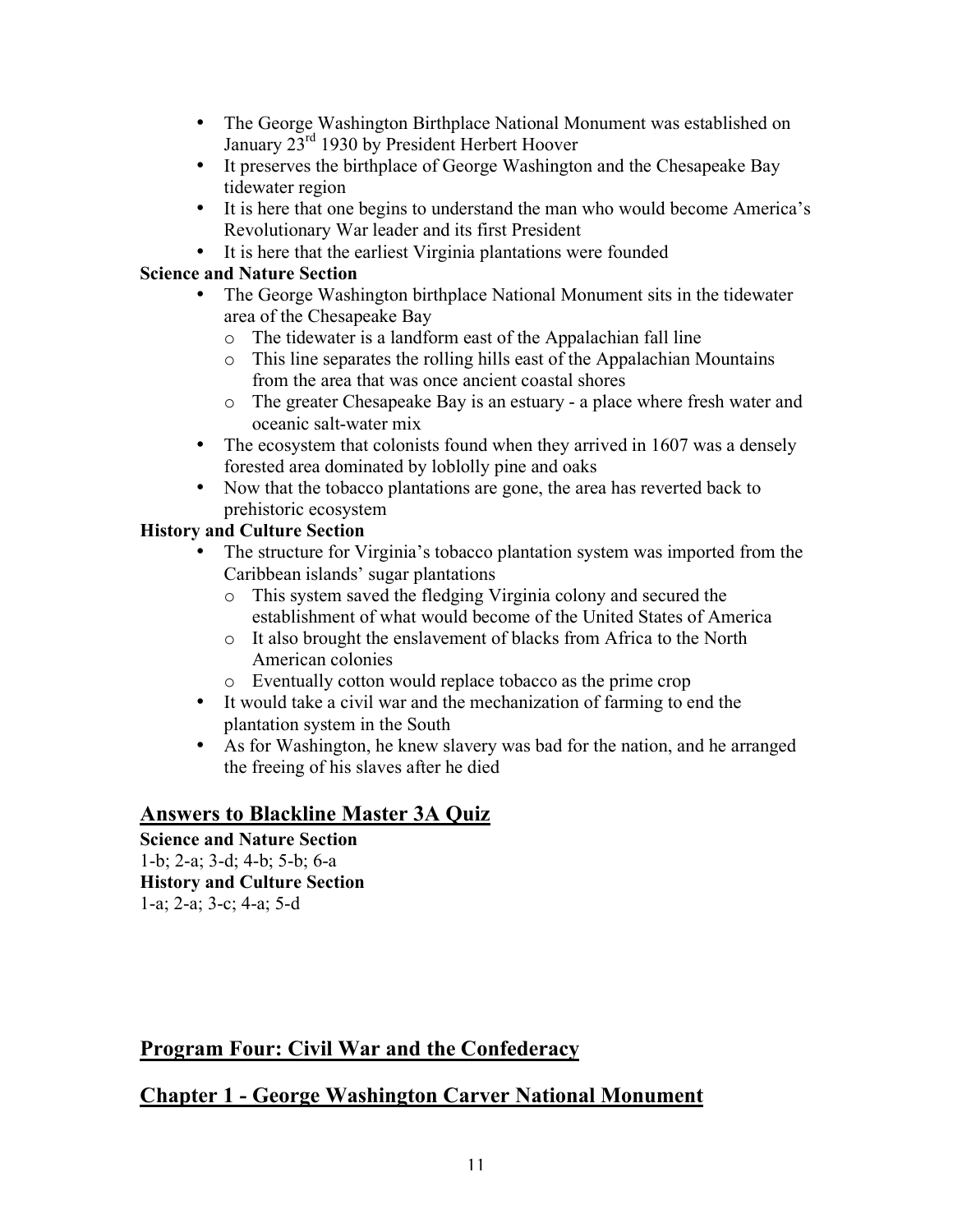#### **Student Goals - In this The Historic South chapter the students will learn: Virtual Tour**

- The George Washington Carver National Monument was established by Franklin Delano Roosevelt on April 5th 1943,
- It is only one of three dedicated to an individual<br>• George Washington Carver is one of the greatest
- George Washington Carver is one of the greatest men this nation has ever produced
- The centerpiece of the park is a 1 mile path through dense woodlands, across peaceful streams, and by quiet ponds
- Plaques along the trail introduce Carver's environmentally enlightened philosophy

#### **Science and Nature Section**

- George Washington Carver National Monument is part of the Ozark Mountain system
- The Ozark plateau is around 50,000 square-miles, covering sections of the states of Kansas, Arkansas, Oklahoma and Missouri
- The Ozarks are ancient, formed as part of the Appalachian Mountains 450 million years ago when continents collided and uplift occurred
	- o When the continents broke apart 300 million years later, they created a great rift valley right in the middle of what would become the United **States**
	- o That rift valley is now filled by the Mississippi River basin
	- o It also separated the Ozark highlands from the rest of the Appalachian Mountain chain
- Prior to settlement in the early 1800's, the Ozarks supported one of the Great Eastern broadleaf forests
- Today only 3 percent of the original hardwood forest remains

## **History and Culture Section**

- George Washington Carver was an extraordinary scientist, educator, inventor, painter, and visionary
- He started life as an orphan black slave child, growing up in the South
- Missouri was at the heart of the slavery issue
	- o In 1820 it was part of the Missouri Compromise
	- o In 1850 it figured in a series of laws to preserve the union through protecting slavery
	- o In 1857 the Dred Scott decision, which involved a Missouri slave, would lead the nation to Civil War
	- o During the war it was a border state that spawned many Confederate guerrilla groups who fought to keep slavery
- George Washington Carver left home and became a scientist and educator
	- o He joined Booker T. Washington's Tuskegee Institute in 1896
	- o He was one of a group of black heroes who showed they were equal to any in the country
- The most far-reaching of Carver's ideas was the balance of nature the understanding of the need for environmentally sound, sustainable technologies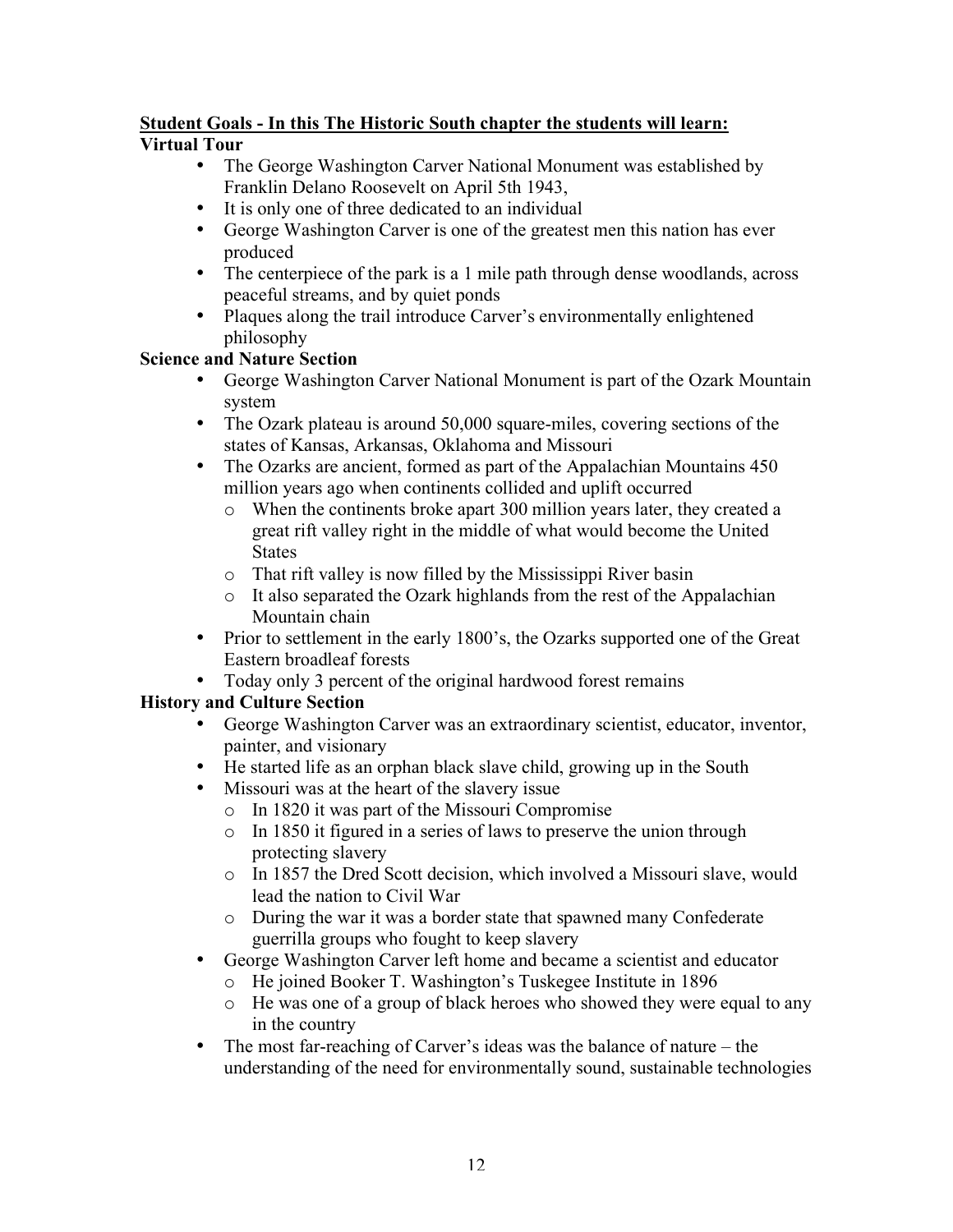## **Chapter 2 - Fort Sumter National Monument**

## **Student Goals - In this The Historic South chapter the students will learn:**

#### **Virtual Tour**

- No city of the Deep South embodies the region's heart and soul, the fight for independence and self determination more than South Carolina's Charleston
- Two forts echo these passions through the Fort Sumter National Monument
- President Harry Truman set the monument aside in 1948
- Fort Moultrie played a pivotal part in securing the nation's freedom in the Revolutionary War
	- o Today, it is a showcase of 170 years of the country's coastal fortifications
- Fort Sumter lays out the whole history of the American Civil War
	- o It is a pentagon shaped structure with exterior walls five feet thick and 52 feet high
	- o It was to house 650 men and 135 cannon
	- o It is a living museum to the battle that started the Civil War

## **Science and Nature Section**

- Sullivan Island, the site of Fort Moultrie, presents a wonderful opportunity to see one of the basic dynamic operating forces in ecology: plant succession
- Plant succession is the slow process of one plant community replacing another as an area moves from pioneer plant species to a climax forest or climax grassland
	- o At Fort Moultrie it begins with pioneer grasses
	- o Goes to a thick tangle of shrubs and emerging trees
	- o The next step reveals that the under story is beginning to open up and there is now a thick tree canopy overhead
	- o The last step of succession is the emergence of a coastal hardwood forest

## **History and Culture Section**

- Secession began with South Carolina in 1860
	- o 11 states seceded
	- o The states elected Jefferson Davis President
- Before South Carolina seceded from the union, the Union officer Major Anderson moved his loyal Union troops from Fort Moultrie to the more defensible Fort Sumter
	- o Charleston was the most important seaport for the Confederacy
	- o The North wanted it in order to stop the flow of goods into the South
	- o The South needed it as a way to get shipping from Europe
	- o After Fort Sumter was taken, Charleston became a major gap in the union's naval blockade of the Atlantic coast
- The union would work hard to get it back
	- o Over the course of the war, the United States Army and Navy fired seven million pounds of artillery projectiles at Fort Sumter, making it the most heavily bombarded 2 and a half acres on this continent in warfare
	- o Charleston and the fort held out until 1865
	- o General Robert E. Lee surrendered in 1865, ending the war